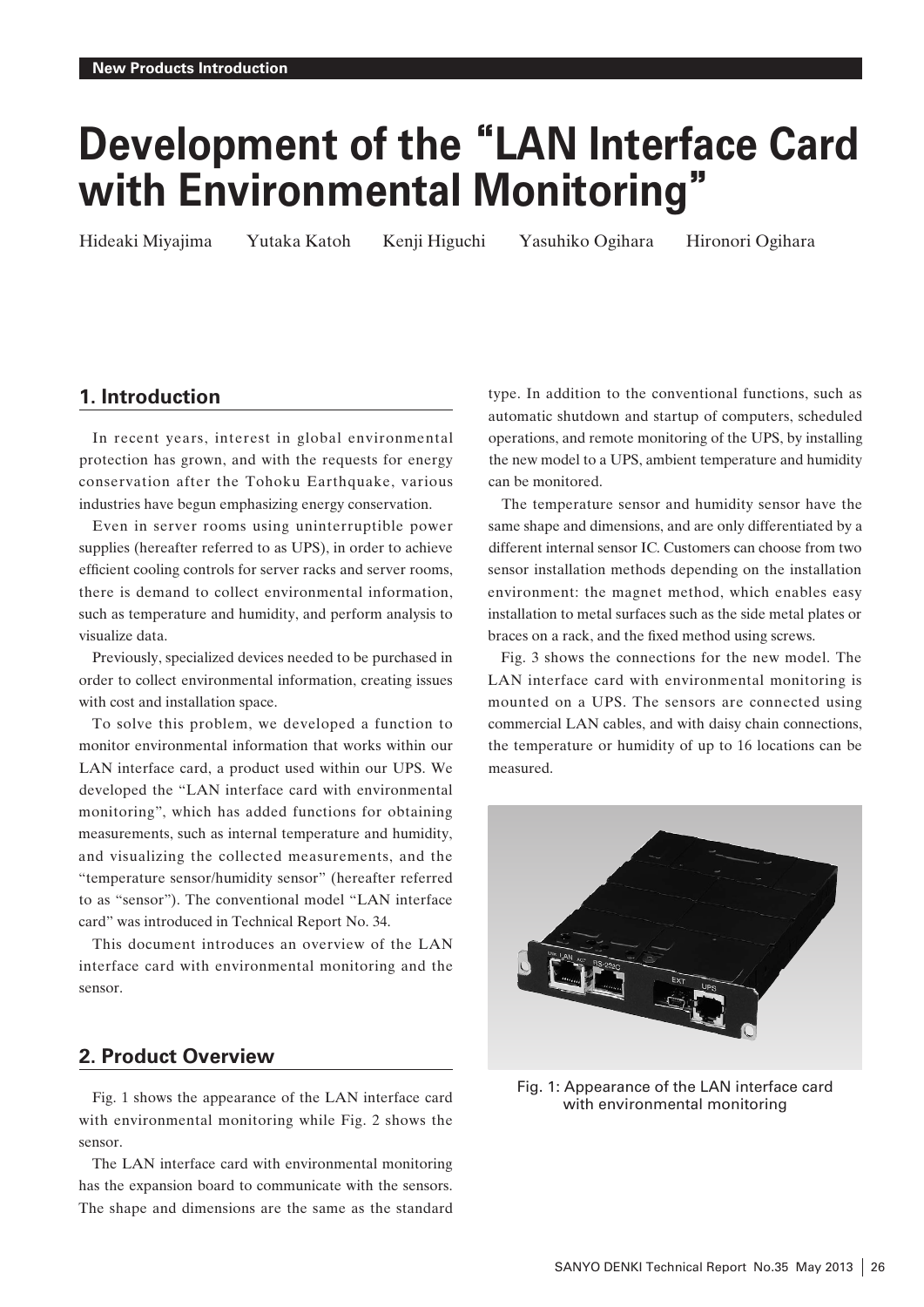

Fig. 2: Appearance of the sensor





# **3. Features**

## **3.1 Environmental measurements**

- (1) A total of up to 16 temperature sensors and humidity sensors can be connected.
- (2) The LAN cable connecting to the sensor can be extended up to 100 m, and enables the LAN interface card to measure the environment in places such as the server rack and server room.

## **3.2 Monitoring and management**

(1) The statistical information for the measured temperature and humidity levels can be observed on a graph for daily, monthly, and yearly reports. Fig.4 shows an example of the display showing the statistical graph of ambient temperature.



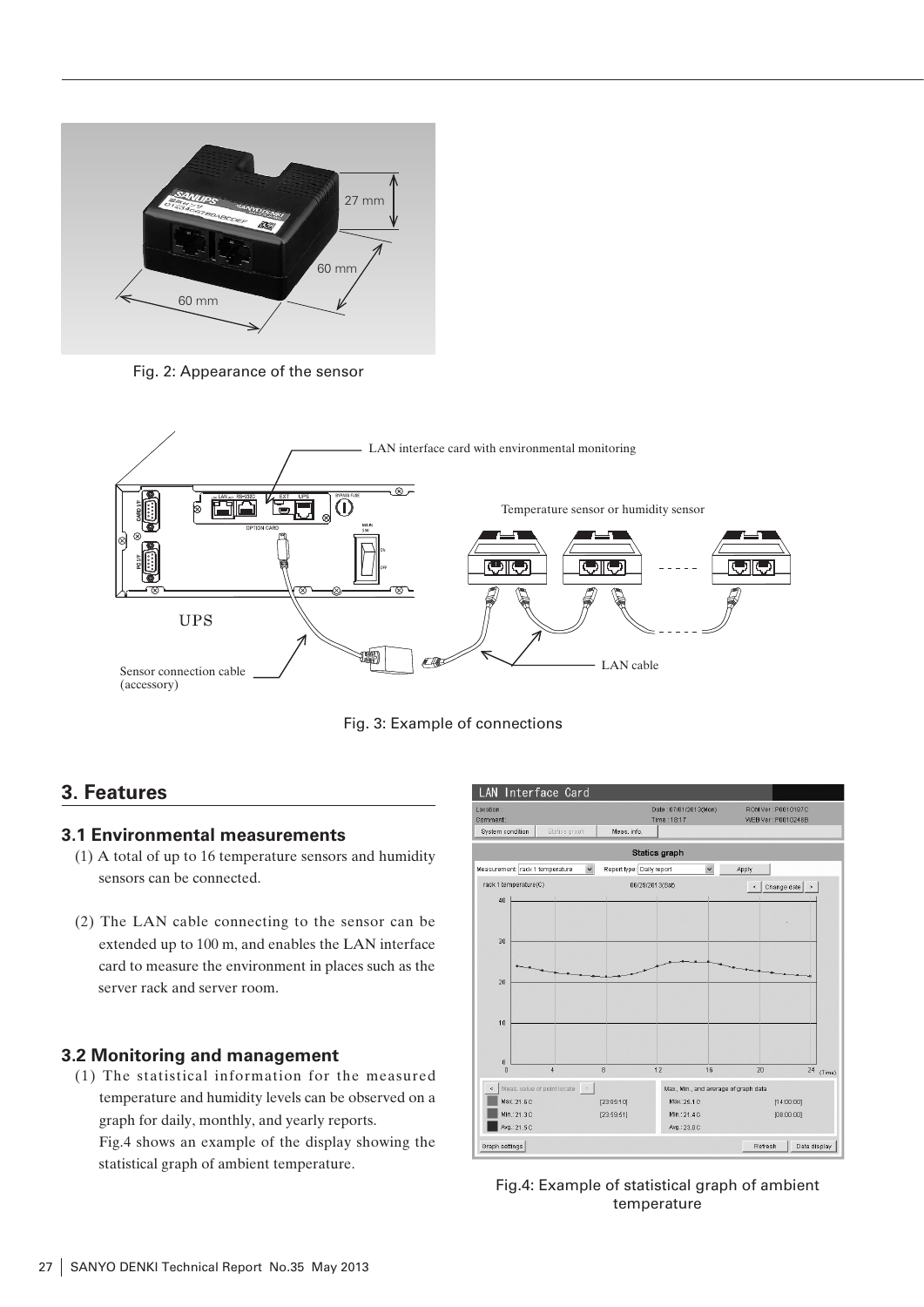- (2) The measured information can be saved as data, making management simple.
	- The data retention periods are as follows:

Total hourly data: Current month + past 3 months Total daily data: Current year + past 2 years Total monthly data: Current year + past 10 years

- (3) In addition to the UPS load factor, ambient temperature, and input voltage, by setting the external temperature and humidity thresholds, deviations from the measurement threshold can be monitored.
- (4) When there is abnormal measurement, the server or computer can be shut down.

## **3.3 Simple installation**

(1) There is no need to buy a special device for measuring temperature and humidity, so costs and installation space can be reduced.

- (2) The sensors can be installed easily just through connections using commercial LAN cables.
- (3) Sensors can be added without stopping the system.

# **4. Benefits for Customers**

Fig. 5 shows an example of a system configuration using the new model.

Visualizing and dispersing the power and temperature in data centers or server rooms is the foundation of energysaving measures. Previously, expensive environment monitoring devices or similar equipment would need to be purchased and operated separately.

The new model adds environment monitoring functions to a conventional LAN interface card, which enables a lowcost method of visualizing power and temperature, making it a highly cost-effective product that reduces TCO\*1.

\*1 Total Cost of Ownership. The total cost for installation, maintenance, and management of systems.



Fig. 5: Example of system structure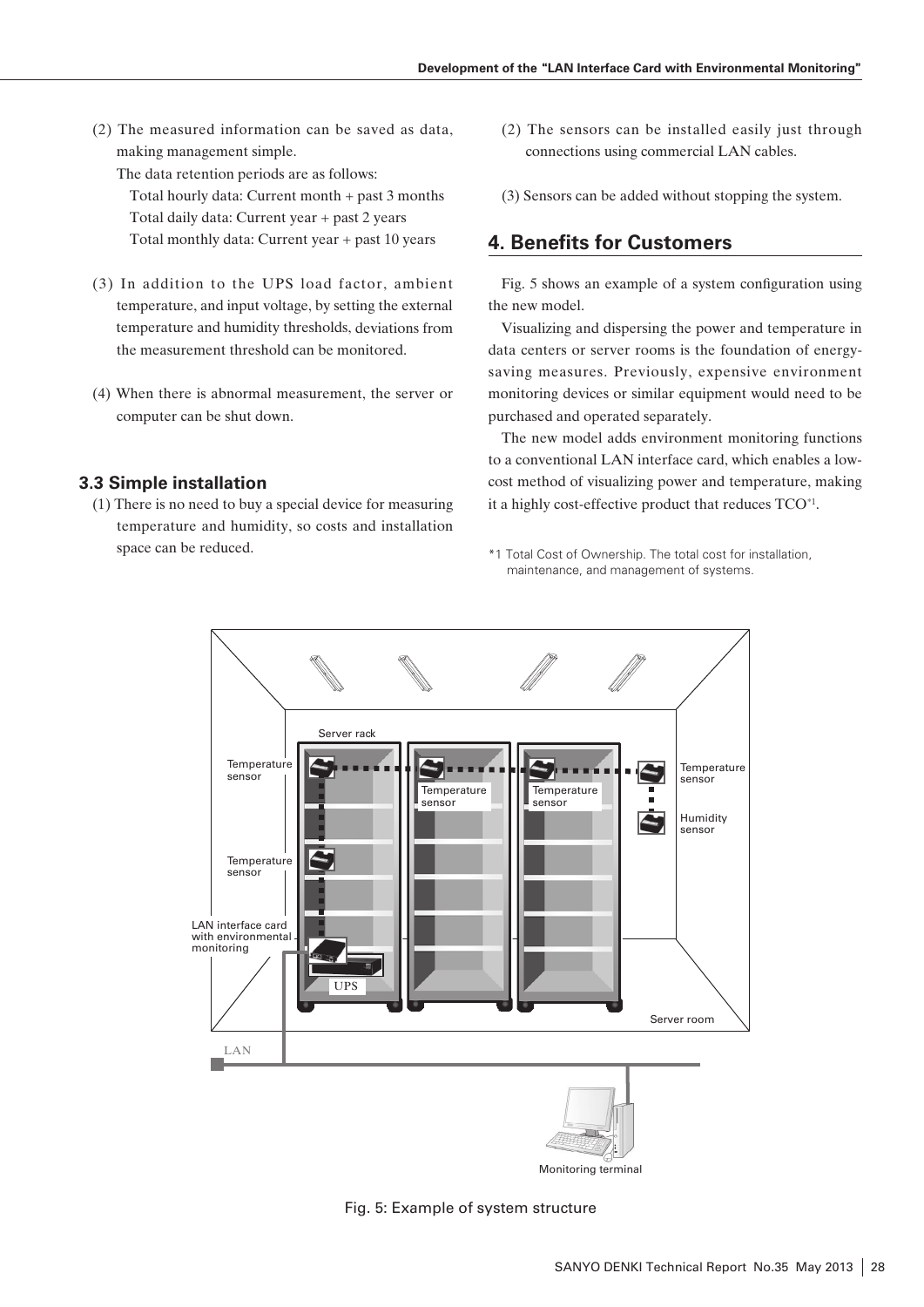# **5. Specifications**

Table 1 shows the specifications for the LAN interface card with environmental monitoring, while table 2 shows the specifications for the sensor.

Table 1: Specifications of the LAN interface card with environmental monitoring

| <b>Item</b>                  | <b>Specifications</b>                                                                                                                                                                                                                                                                                                                                                                                                                                                                                                                                                                                                                                                                                                                                                                                                                         |  |
|------------------------------|-----------------------------------------------------------------------------------------------------------------------------------------------------------------------------------------------------------------------------------------------------------------------------------------------------------------------------------------------------------------------------------------------------------------------------------------------------------------------------------------------------------------------------------------------------------------------------------------------------------------------------------------------------------------------------------------------------------------------------------------------------------------------------------------------------------------------------------------------|--|
| <b>Model number</b>          | PRLANIF005 / PRLANIF006                                                                                                                                                                                                                                                                                                                                                                                                                                                                                                                                                                                                                                                                                                                                                                                                                       |  |
| Dimensions (W x D x H)       | 105×125×23.5 mm                                                                                                                                                                                                                                                                                                                                                                                                                                                                                                                                                                                                                                                                                                                                                                                                                               |  |
| <b>Mass</b>                  | 160 <sub>g</sub>                                                                                                                                                                                                                                                                                                                                                                                                                                                                                                                                                                                                                                                                                                                                                                                                                              |  |
| <b>Operating environment</b> | $-25$ to $+60^{\circ}$ C                                                                                                                                                                                                                                                                                                                                                                                                                                                                                                                                                                                                                                                                                                                                                                                                                      |  |
| <b>Power consumption</b>     | 3.5 W or less (LAN interface card + 16 sensors)                                                                                                                                                                                                                                                                                                                                                                                                                                                                                                                                                                                                                                                                                                                                                                                               |  |
| <b>Functions</b>             | • Automatic computer shutdown (supports multiple platforms)<br>• Redundant power computer shutdown<br>• Automatic computer startup after recovering power<br>• Scheduled operation<br>• UPS status display (supports Web browsers, SSH, or Telnet)<br>• SNMP agent (RFC1628, JEMA-MIB, or the private Sanyo Denki MIB)<br>• E-mail sending and receiving<br>• Supports NTP (Network Time Protocol)<br>• Download or upload settings<br>• Test function (script execution, E-mail sending, SNMP trap sending, shutdown)<br>• Event notification to the syslog server<br>• Temperature or humidity measurements (up to 16 points)<br>• Measurement deviation monitoring function (UPS internal information, external<br>temperature/humidity)<br>• Statistical graph display function (UPS internal information, external temperature/humidity) |  |

## Table 2: Specification of the sensor

| <b>Item</b>                  | <b>Temperature sensor</b>                                              | <b>Humidity sensor</b>                                                       |  |
|------------------------------|------------------------------------------------------------------------|------------------------------------------------------------------------------|--|
| <b>Model number</b>          | PRLANSN001                                                             | PRLANSN002                                                                   |  |
| Dimensions (W x D x H)       | $60\times60\times27$ mm                                                |                                                                              |  |
| <b>Mass</b>                  | 50 <sub>q</sub>                                                        |                                                                              |  |
| <b>Operating environment</b> | Temperature: -25°C to +80°C<br>Humidity: 0 to 90% RH (no condensation) | Temperature: -25°C to +80°C<br>Humidity: 0 to 95% RH (no condensation)       |  |
| <b>Measurement range</b>     | $-25^{\circ}$ C to $+80^{\circ}$ C                                     | 5% to 95% RH (no condensation)                                               |  |
| <b>Accuracy</b>              | $\pm$ 1.0°C (-10°C to 80°C)<br>$\pm$ 2.0°C (less than -10°C)           | Accuracy after 5 years: $\pm$ 8% RH<br>Accuracy after 10 years: $\pm$ 10% RH |  |
| Max. cable length            | 100 m total extension                                                  |                                                                              |  |
| <b>Max.</b> connections      | 16                                                                     |                                                                              |  |
| <b>Compatible cables</b>     | LAN cable CAT5 or higher, straight (8 core)                            |                                                                              |  |